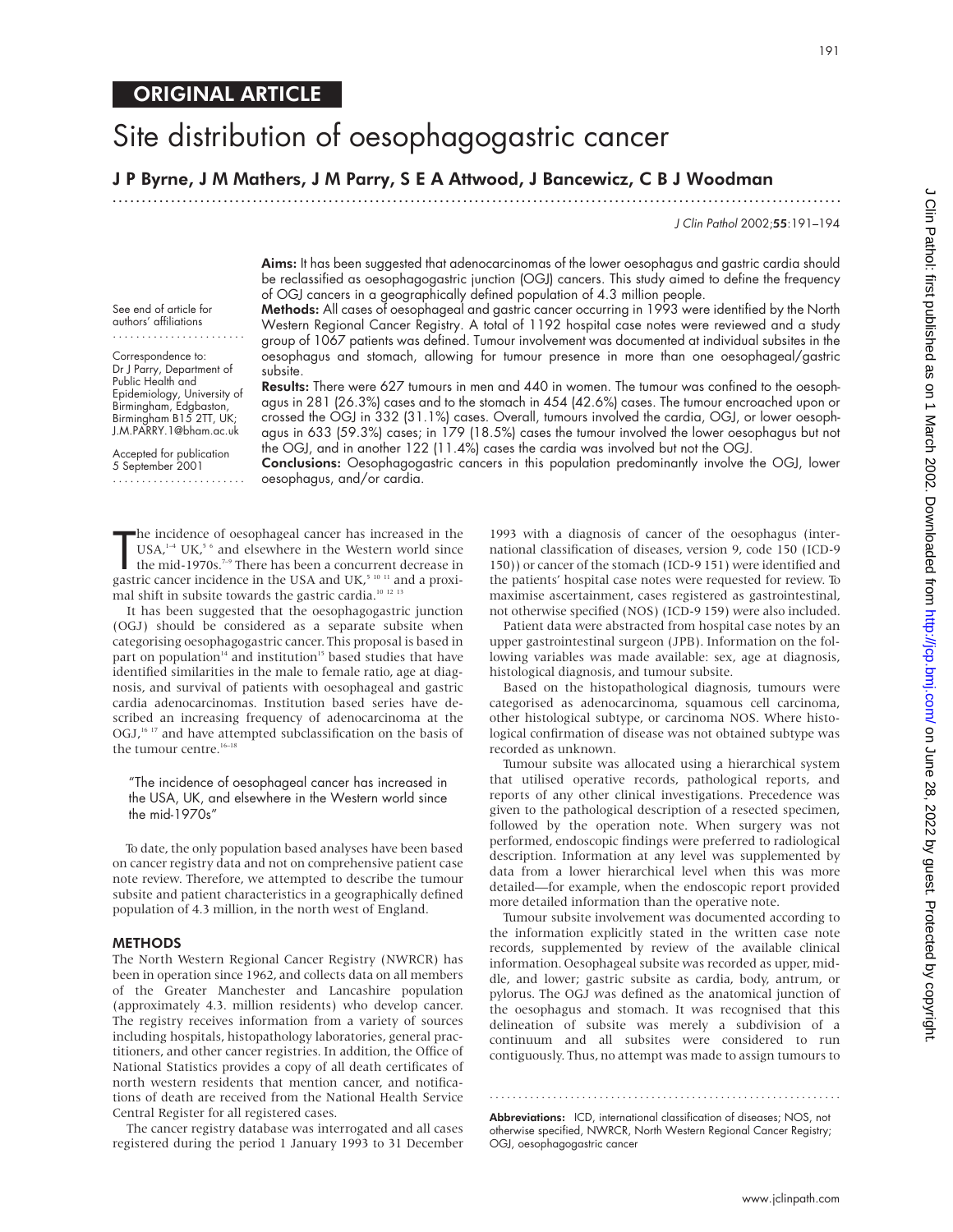|                         | All sites $(n=1067)$ | Oesophagus (n=281) | $OGJ(n=332)$ | Stomach ( $n=454$ ) |
|-------------------------|----------------------|--------------------|--------------|---------------------|
| Sex                     |                      |                    |              |                     |
| Male                    | 627 (58.8)           | 141(50.2)          | 232 (69.9)   | 254 (55.9)          |
| Female                  | 440 (41.2)           | 140 (49.8)         | 100(30.1)    | 200(44.1)           |
| Mean age (all patients) | 71.0                 | 70.6               | 68.1         | 73.2                |
| Mean age (men)          | 68.7                 | 67.4               | 66.5         | 71.5                |
| Mean age (women)        | 74.1                 | 73.9               | 71.8         | 75.5                |
| Histological subtype    |                      |                    |              |                     |
| Adenocarcinoma          | 746 (69.9)           | 107(38.1)          | 270 (81.3)   | 369(81.3)           |
| Squamous cell           | 142(13.3)            | 124(44.1)          | 17(5.1)      | 1(0.2)              |
| Other                   | 14(1.3)              | 2(0.7)             | 4(1.2)       | 8(1.8)              |
| Carcinoma NOS           | 38(3.6)              | 14(5.0)            | 11(3.3)      | 13(2.9)             |
| Unknown                 | 127(11.9)            | 34(12.1)           | 30(9.0)      | 63 (13.9)           |

a single subsite and the presence or absence of tumour at all eight possible individual subsites was recorded (data not presented).

For the purpose of some analyses presented here, the tumours have been categorised as involving the oesophagus, OGJ, or stomach. "Oesophagus" and "stomach" described those tumours confined entirely to the oesophageal (upper, middle, and lower) and gastric (cardia, body, antrum, and pylorus) subsites, respectively. All remaining tumours involving the oesophagogastric junction, with or without involvement of other oesophageal and/or gastric subsites, were classified as OGJ tumours.

#### RESULTS

#### Study population

Interrogation of the NWRCR database revealed that 1264 patients were registered as having had a diagnosis of primary oesophageal or gastric tumour made during the 12 month study period. One hundred and ninety seven patients (15.6%) were excluded from our analyses: 72 (5.7%) where the hospital case notes were unavailable for review, 80 (6.3%) where review did not confirm a diagnosis of invasive oesophageal or gastric cancer, and 45 (3.6%) where the diagnosis was made incidentally during a postmortem examination. The remaining 1067 patients comprised the final study population.

#### **Subsite**

Tumour was confined to the oesophagus in 281 (26.3%) patients and to the stomach in 454 (42.5%) (table 1). The remaining 332 (31.2%) tumours involved the OGJ, with or without extension to subsites in the oesophagus or the stomach. Of the 281 tumours located solely within the oesophagus, 179 (63.7%) involved the lower oesophagus, and of the 454 gastric tumours, 122 (26.9%) involved the gastric cardia (data not presented). Thus, in nearly two thirds of the study population (663; 59.3%), tumours involved the zone covering the cardia, OGJ, or lower oesophagus.

### Sex

Six hundred and twenty seven (58.8%) patients were male, and 440 (41.2%) were female (table 1). For all cases, the sex ratio was not evenly distributed across the three main subsite groups, with a significantly greater male preponderance noted for tumours involving the OGJ (69.9% compared with 50.2% and 55.9% of patients in the oesophagus and stomach groups, respectively).

When analyses were confined to adenocarcinomas, the male dominance was apparent in patients with disease of the OGJ and lower oesophagus: 73.7% of those with OGJ adenocarcinomas and 67.0% of those with lower oesophageal adenocarcinoma were men (table 2). In oesophageal cancers, adenocarcinomas were more likely to arise in men than were squamous cell carcinomas (64.5% compared with 37.9%; table 3).

#### **Age**

For all cases the mean age at presentation was 71.0 years, with women presenting at an older age than men (74.1 years and 68.7 years, respectively). Patients with OGJ tumours were younger (mean age, 68.1 years) than patients with oesophageal (70.6 years) or gastric (73.2 years) disease. These age and sex differences persisted when analyses were stratified by sex and confined to adenocarcinomas.

#### Histological subtype

The proportion of tumours arising in the OGJ and stomach tumour groups that were classified as adenocarcinoma was over twice that for tumours arising in the oesophagus (81.3% compared with 38.1%, respectively). Within the oesophageal group, squamous cell carcinoma was the most commonly reported histological type (44.1%), with relatively few of these tumours arising within the OGJ group (5.1%). Oesophageal squamous cell carcinomas were more likely to involve the upper/middle oesophagus than were oesophageal adenocarcinomas (51.6% compared with 14.0%, respectively).

| <b>Table 2</b> Age and sex distribution of by tumour subsite (adenocarcinomas only) |                           |               |                      |                       |  |
|-------------------------------------------------------------------------------------|---------------------------|---------------|----------------------|-----------------------|--|
|                                                                                     | Lower oesophagus $(n=91)$ | $OGJ (n=270)$ | Cardia ( $n = 100$ ) | Gastric other (n=262) |  |
| Sex                                                                                 |                           |               |                      |                       |  |
| Male                                                                                | 61 (67.0)                 | 199 (73.7)    | 58 (58.0)            | 150(57.3)             |  |
| Female                                                                              | 30(33.0)                  | 71(26.3)      | 42 (42.0)            | 112(42.7)             |  |
| Mean age (all patients)                                                             | 70.3                      | 67.1          | 71.6                 | 73.1                  |  |
| Mean age (men)                                                                      | 67.5                      | 65.6          | 70.3                 | 70.6                  |  |
| Mean age (women)                                                                    | 76.0                      | 71.4          | 73.2                 | 76.3                  |  |

Values in parentheses are percentages. Excludes 23 histologically confirmed adenocarcinomas (15 involving upper and/or middle oesophagus without extension to the lower oesophagus and eight cases where oesophageal or gastric subsite could not be ascertained). The lower oesophagus catergory comprises cases involving the lower oesophagus, with or without extension to the middle oesophagus. The cardia category comprises cases involving the gastric cardia, with or without extension to other gastric sites. OGJ, oesophagogastric junction.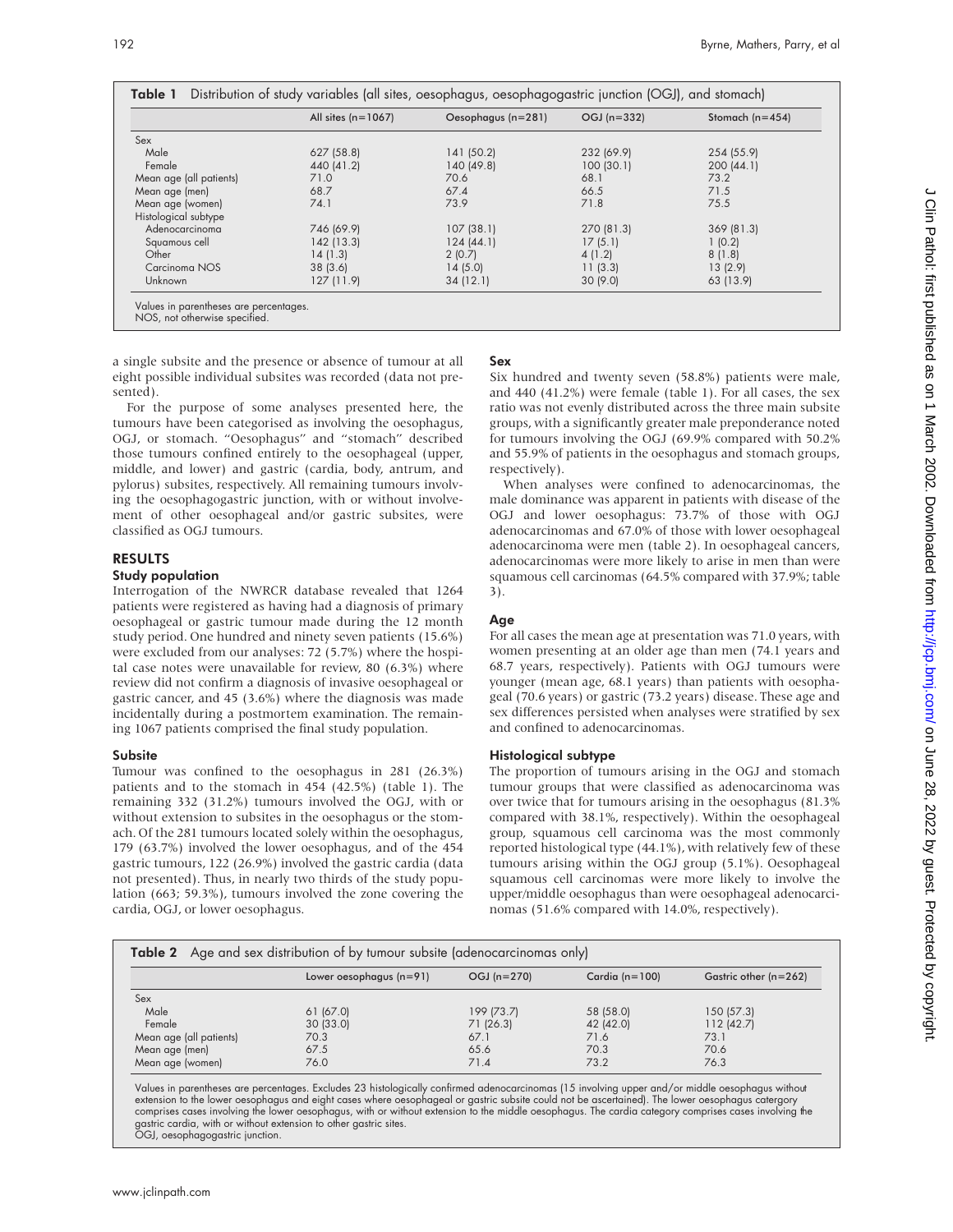|            | <b>Table 3</b> Site, age, and sex distribution of |
|------------|---------------------------------------------------|
|            | oesophageal adenocarcinomas and squamous cell     |
| carcinomas |                                                   |

|                         |           | Adenocarcinomas Squamous cell<br>(n=107) carcinomas (n=124) |
|-------------------------|-----------|-------------------------------------------------------------|
| Site                    |           |                                                             |
| Upper/middle            | 15(14.0)  | 64(51.6)                                                    |
| Lower                   | 91(85.1)  | 56 (45.2)                                                   |
| Oesophagus (NOS)        | 1(0.9)    | 4(3.2)                                                      |
| Sex                     |           |                                                             |
| Male                    | 69 (64.5) | 47 (37.9)                                                   |
| Female                  | 38 (35.5) | 77 (62.1)                                                   |
| Mean age (all patients) | 69.9      | 69.9                                                        |
| Mean age (men)          | 67.6      | 66.1                                                        |
| Mean age (women)        | 74.2      | 72.2                                                        |

Values in parentheses are percentages. Upper/middle refers to cases involving the upper and/or middle oesophagus without extension to the lower oesophagus. Lower refers to cases involving the lower oesophagus, with or without extension to the middle oesophagus. NOS, not otherwise specified.

#### **DISCUSSION**

Ours is the first study to describe oesophagogastric junction involvement in gastric and oesophageal tumours occurring in a geographically defined population. Traditionally, cancer registration has recorded tumours of the upper gastrointestinal tract to be located either within the oesophagus (ICD-9 150) or within the stomach (ICD-9 151). Therefore, it is possible that substantial misclassification may arise with regard to the registration of tumours arising at the OGJ. Thus, we incorporated a detailed case note review of all patients identified in our study population to ascertain as precisely as possible the location of tumours arising within the upper gastrointestinal tract.

The results from our study suggest that there are distinct differences in the sex ratio, age at diagnosis, and distribution of histological types for tumours arising within the oesophagus, the OGJ, and the stomach. For all patients, tumours arising at the OGJ were more likely to be found in men and to present at a younger age than tumours arising elsewhere within the gastrointestinal tract. When analyses were limited to adenocarcinomas, lower oesophageal and OGJ tumours were more likely to be found in men. Oesophageal squamous cell carcinomas were more likely to be found in women and to arise in the upper/middle oesophagus than were oesophageal adenocarcinomas.

In a substantial number of cases (663; 59.3%) the tumour involved one or more subsites extending from the lower oesophagus to the OGJ and gastric cardia. Previous researchers have attempted to define the precise relation of these tumours to the OGJ, $16-18$  based on the assumption that tumours grow at equal rates in all directions from a point of origin. However, as has been noted by other workers,<sup>19 20</sup> attributing tumour origin to the OGJ as a precise and distinct site is an action fraught with difficulty. In our retrospective study, where information was gained through case note review, we were almost entirely dependent upon the secondary evidence (that is, the written comments and interpretations of others) rather than on the primary evidence—for example, a resection specimen or video of an endoscopy examination. In view of this, we deliberately adopted a pragmatic definition of the OGJ; namely, the anatomical junction of the oesophagus and stomach.

Subsite assignment in each case was on the basis of the interpretation of information in the case notes by JPB, a surgical trainee and experienced endoscopist. However, only 33% of cases were resected and the standard of clinicopathological information in our series varied widely. Therefore, because of the quality of clinicopathological data available, we were unable to adopt a more precise definition of the OGJ in terms

#### Take home messages

- There are distinct differences in the sex ratio, age at diagnosis, and distribution of histological types for tumours arising within the oesophagus, the oesophagogastric junction (OGJ), and the stomach
- These results support the concept that disease arising at the OGJ and including the lower oesophagus and/or gastric cardia should be considered as an entity separate from disease that arises from within the oesophagus and the stomach
- The use of existing classification systems results in misclassification of tumour sites

of its relation to the Z line or the condensation of muscular fibres at the lower oesophageal sphincter, as has been advocated by some workers.<sup>15</sup>

Documenting involvement of the OGJ as a distinct subsite has been suggested by Dolan *et al*, <sup>14</sup> and such an approach would assign one third of the oesophageal and gastric cancers in our population to this category. However, it is probably more important to acknowledge the fact that nearly 60% of tumours of the upper gastrointestinal tract in our population arise in the vicinity of the OGJ (involving the lower oesophagus, OGJ, and gastric cardia) than to quantify the precise number involving the OGJ. Surgery remains the only modality offering any prospect of a cure in most of these cancers. These data re-emphasise that surgeons managing oesophagogastric cancers require expertise in both abdominal and thoracic cavities.

However, it must be stressed that the accurate description of subsite localisation for tumours of the upper gastrointestinal tract remains an important issue. There is increasing support for the concept of disease arising at the OGJ and including the lower oesophagus and/or gastric cardia to be considered as an entity separate from disease that arises from within the oesophagus and the stomach.15 This is especially pertinent for tumours of the adenocarcinoma type, whereby a common aetiological pathway involving progression through the Barretts metaplasia–dysplasia–carcinoma sequence has been postulated.<sup>21</sup> <sup>2</sup>

However, the existing disease classification systems used by most population based registries and advocated by the International Agency for Research on Cancer—for example, the international classification of diseases produced by the World Health Organisation<sup>23</sup>—remain relatively inflexible, offering only "oesophagus" and "stomach" as possible sites of tumour origin. Inevitably, the use of such classification systems results in misclassification of tumour sites. Not only may this undermine studies that attempt to explore temporal and geographical variation in the incidence of these tumours, but it may also preclude comparisons of outcome achieved in different populations and by different institutions. In the current climate of "Calman-Hine" reorganisations<sup>24</sup> of cancer services (including recently published guidance for the management of upper gastrointestinal disease<sup>25</sup>), and performance management within the National Health Service, the importance of accurate data to inform policy decisions cannot be overstated.

#### ACKNOWLEDGEMENT

JMM is the recipient of a Christie Hospital Endowment fund.

.....................

Authors' affiliations J M Mathers, J M Parry, C B J Woodman, Centre for Cancer

Epidemiology, University of Manchester, Kinnaird Road, Withington, Manchester M20 4QL, UK

J P Byrne, S E A Attwood, J Bancewicz, Department of Upper Gastrointestinal Surgery, Hope Hospital, Stott Lane, Manchester M6 8HD, UK